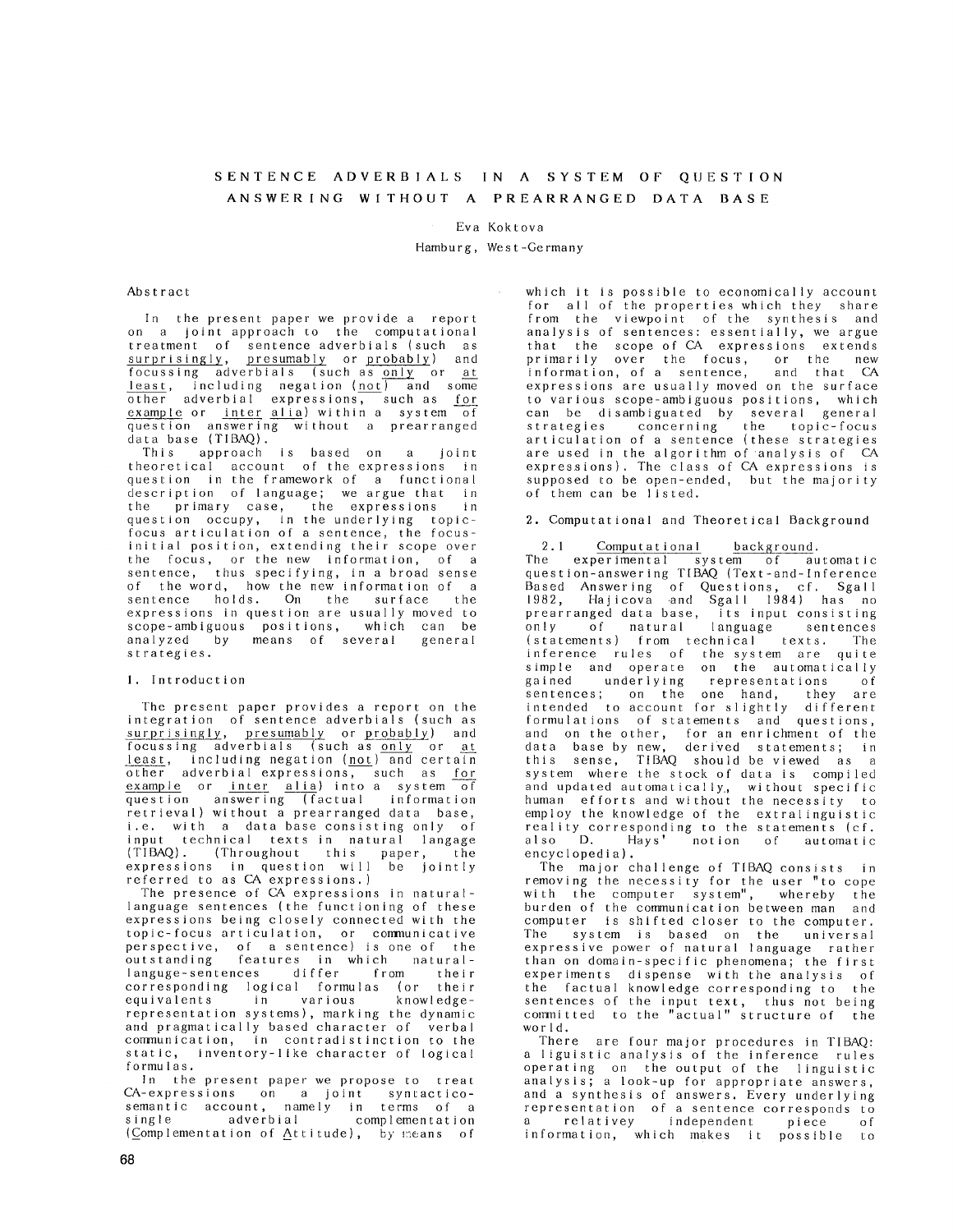account for the scoping properties of operator-like expressions (ranging from to CA expressions) in a uniform way; the interconnections between the single underlying representations are assured by means of pointers in the lexicon, registers.

In the look-up for the appropriate answer, a key role is played by the topic-focus articulation of both the statements and the questions, since only such a statement which coincides with the question inter alia in its topic-focus articulation can provide a full answer; otherwise (in case the topicfocus articulation of the statement is "reverse" to that of the quest ion) the answer is considered as partial, and is prefixed with "I only know that..." (thi asymmetry between topic and focus being due to the "exhaustive-listing" character of the information conveyed by the focus).

#### 2.2 <u>Theoretical</u> background

The linguistic-theoretical background of TIBAQ is provided by the Functional Generative Description (FGD) as elaborated by the linguistic team of the Faculty of Mathematics and Physics of Charles University in Prague (cf. Sgall et al. 1969; Hajicova and Sgall 1980; SgalI et al. in press). FGD can be characterized as follows:

(i) FGD is a multilevel (stratificational) system of explicit description of language, consisting of a generative component and of several levels of description, which are ordered from meaning to sound and related by a complex interplay of cases of homonymy (ambiguity} and synonymy on the basis of the asymmetric dualism between form and function. (ii) The conception of linguistic meaning in FGD is narrow (literal meaning; cf. Sgall 1978 and 1983), providing a general<br>(universal) basis for different (universal) basis for different<br>applications. In FGD, only those applications. In FGD, only those distinctions are taken into account which are supposed to be directly structured by the system of natural language (cf. de Saussure' s and Hjelmslev' s "form of content"), and they are kept apart from the distinctions of the domain of the extralinguistic, cognitive (ontological)

content. (iii) ]'lie conception of meaning in FGD involves also certain pragmatic distinctions. Most important of them is the topic-focus ariculation (TFA) of a sentence, which includes the partitioning of a sentence into topic (conveying the old/given/salient/presupposed/contextually bound information) and focus (conveying the new/contextually non-bound information), and the deep word-order of a sentence, which is formally accountable for by the left-t right ordering of the nodes of the underlying dependency tree. TFA is connecte with the organization of human memory, or with the stock of knowledge shared by the speaker and the hearer at a given point of discourse (the stock is supposed to be changing even during a single discourse, cf. Hajicova and Vrbova 1982).

We assume that by means of the deep wordorder of a sentence (i.e. without taaking recourse to salva veritate paraphrasing or to such devices as prenex quantifiers) it is possible to directly describe the scoping properties of natural-language quantifiers (such as many) as well as of CA expressions: general ly, the expressions standing in the underlying representation of a sentence to the left exhibit wide scope over the expressions standing to the right.

#### 3. Underlying Properties of CA Expressions

# 3.1 The unmarked case.

We argue that in the unmarked case, CA expressions (which can be viewed as specifying, in a broad sense of the word, how the information conveyed by the focus holds - e.g. it surprisingly holds, it probably holds, it does not hold, it for <u>example</u> holds) occupy the focus-init position, extending their scope over the rest of the focus of the sentence (this "rest of the focus" may consist of syntactically different elements, e.g. it may but need not contain the verb, it may contain one or more complementations, etc. ; for example, if there are four elements in a sentence ( the verb and three complementations), they can be arranged into 15 different distributions of elements in the topic and the focus of the sentence).

Our basic claim can be illustrated by the surface sentence 1 as derived from the simplified underlying representation la, where the slash (/) indicates the topicfocus boundary of the sentence and the arrow indicates the scope of the CA expression in question (probably).

1 This train will go probably to York. la This train will-go / probably to York. **I #** 

# 3.2 Marked cases.

In addition to the unmarked case, CA expressions may occur in several marked cases of underlying occurrence and scope interpretation, cf. (i)-(vii) below.

(i) In the topic of a sentence, CA expressions occur very rarely and exhibit idiosyncratic scoping properties; for example, <u>not</u> has in is scope-usually the verb (belonging to the topic), while the other focussing adverbials〔such as <u>only</u> have in their scope the immediately fol lowing (noun) phrase (belonging to the topic). If there occurs another CA expression

in a sentence, we speak of the topic-focus occurrence of CA expressions in a sentence, in which case the scopes of the two CA expressions do not overlap. In this case, it is possible that a-single CA expression occurs twice in a sentence, cf-Only-Terr is preoccupied only\_ with computers.

(ii) Certain CA expressions (such as also or again) can occur both in the focusinitial posiion as the only element of the focus of a sentence, exhibiting an underlying backward scope which extends over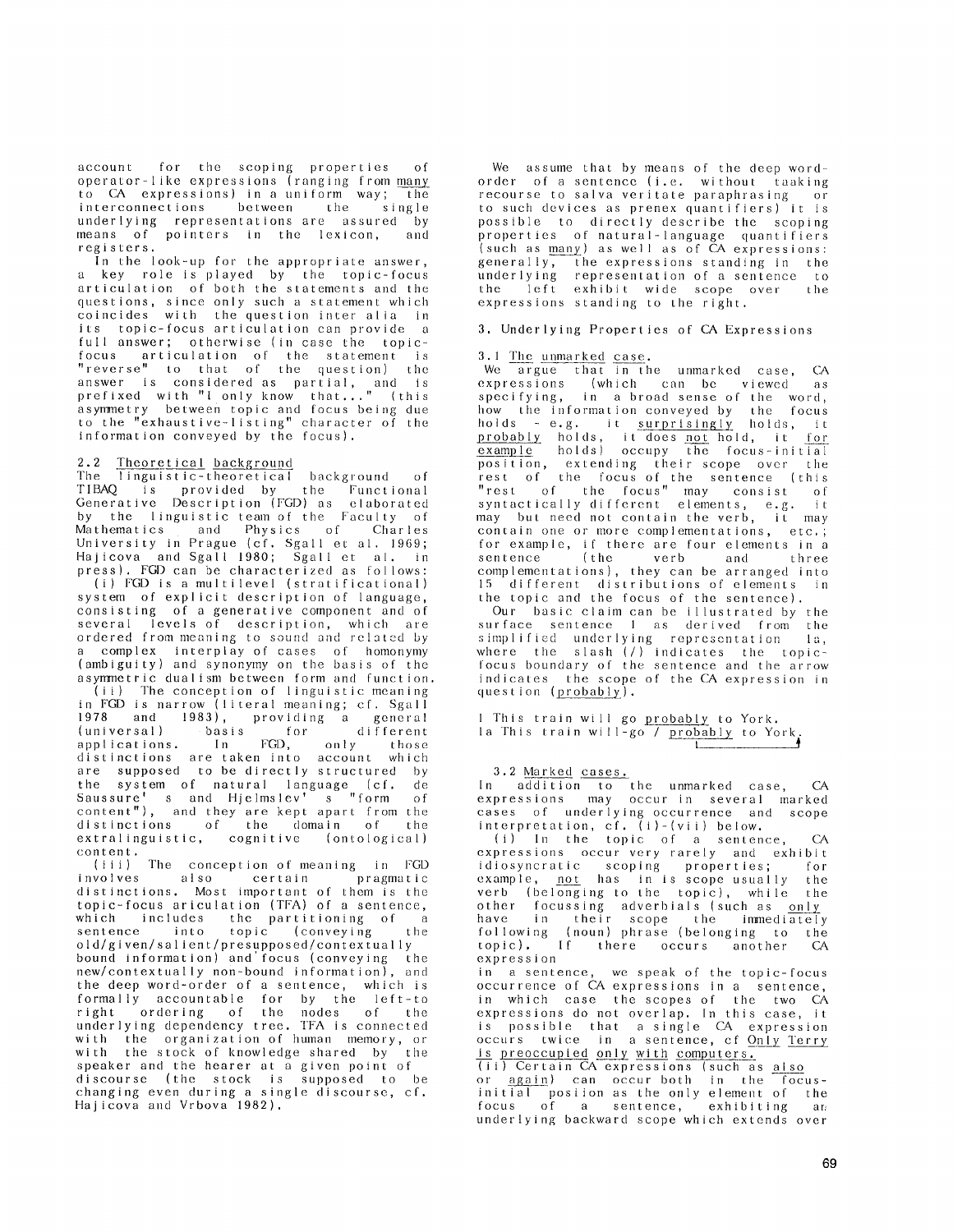(contrastive elements of the topic), cf. Terry has a minicomputer also. In answers to 2es-no questions, practically any CA expression may occur as the only element of the focus, cf. Will Terry come?  $-$  Oh yes, (he will come) certainly,

 $(iii)$  In  $wh$ -questions, the  $wh$ -element (which is supposed to belong always to the focus, though it need not necessarily occur as the most communicatively dynamic element of the focus) stands in the scope of the CA expression which stands on the surface immediately before or after it, cf. Where

exactly are you going?.<br>(iv) In case of coordination of CA expressions, all of the CA expressio involved are assumed to have the same scope, cf. The last attempt, <u>unexpectedly and</u> frustratingly, has <u>faile</u>d

(v) CA expressions frequently occur on the multiple occurrence (cluster) with the hierarchical type of scope interpretation, where every of the CA expressions involved has in its scope, on a recursive principle, the rest of the focus, cf. The train goes surprisingly probably only to York.

(vi) CA expressions occur also on the multiple occurrence (cluster) with the intracluster type of scope interpretat where the CA expression to the left has in its scope the CA expression to the right, cf. This train goes not surprisingly to York.

(vii) CA expressions occur also in parenthetical chunks of sentence ("afterthoughts", which do not belong to the basic structure of a sentence, being detached from it by a comma, semicolon, hyphen, brackets, or even fullstop), irrespective of whether there occur any CA expressions in the basic structure, cf. Terry likes to play especially basketball especially on Sundays.

4.Surface Properties of CA Expressions and the Analysis of Their Scopes

In this section, we describe the cases of scope-unambiguous and scope-ambiguo surface positions of CA expressions in a sentence, and there will be also proposed strategies of the analysis of the scope of CA expressions, especially in cass of the scope-ambiguous surface position

4.1 Scope-unambiguous positions.

We assume that, in English, all postverb positions of CA expressions are scopeunambiguous, indicating the topic-foc boundary of a sentence (as place immediately before the CA expression) and simultaneously also the scope of the CA expression (as extending forward, over the expressions which follow it on the surface, usually up to the end of a sentence), cf. 1 as derived from la (see 3.1).

This strategy of resolving the scope of CA expressions in such a straightforward way is applicable also in case of the occurrence of two (lexically distinct) CA expressions in a sentence. If the CA expressions stand side by side, first of all their type of scope interpretation should be specified (cf.4.3), but if one of them occurs in a scope-

the relatively new elements of the topic unambiguous (= postverbal) position and the other in a scope-ambiguous position (such as the sentence-initial or the preverbal position, cf. 4.2), the multiple occurrence of CA expressions on the hierarchical scope interpretation is involved, the scope of the CA expression in the scope-unambiguous position

being resolved in a straightforward way, and the scope of the CA expression in the scope-<br>ambiguous position (hierarchically) ambiguous position extending over the CA expression in the scope-unambiguous position plus the following expression(s), cf. 2 and 3 as unambiguously derived from 2a.

2 Probably, the train collided only with a truck.

3 The train probably collided only with a truck.

2a The train collided /  $\frac{\text{probability only with}}{\text{c}}$ **1** 

# a t ruck,

The only exception to this strategy is constituted by the topic-focus occurrence of CA expressions as mentioned in (i) of 3.2.

4.2 Scope-ambiguous positions.

In English, there are several types of surface movement of CA expressions to scopeambiguous positions; these types can be combined to yield cases of complex scopeambiguity, and a single surface position may be ambiguous between two or more types of surface movement. Moreover, the multipl ocurrence of CA expressions involves the ambiguity of surface clusters of CA expressions between the hierarchical and the intracluster scope interpretations (cf.4.3). The types of surface movement of CA

expressions can be described as follows: (i) The movement (from any underlying position) to the surface sentence-ini position, to the preverba[ position or to the

sentence-final position, cf. 4, 5 and 6, each of which is derivable from 4a, 4b or  $4c.$ 

4 Probably, train 2178 goes to York.

- 5 Train2178 probably goes to York.
- 6 Train 2178 goes to York, probab 4a / Probably train 2178 goes to York.

|  |  | 4b Train 2178 / probably goes to York |  |  |
|--|--|---------------------------------------|--|--|

4c Train 2178 goes / probably to York.

(ii) The movement of every CA expression of a cluster on the hierarchical type of scope interpretation to different scopeambiguous surface positions, cf. 7 as derived e.g. from 7a.

**J** 

7 Surprisingly, train 2178 probably goes to York.

7a Train 2178 goes / surprisingly probably  $\mathbf{L}$ 

to York,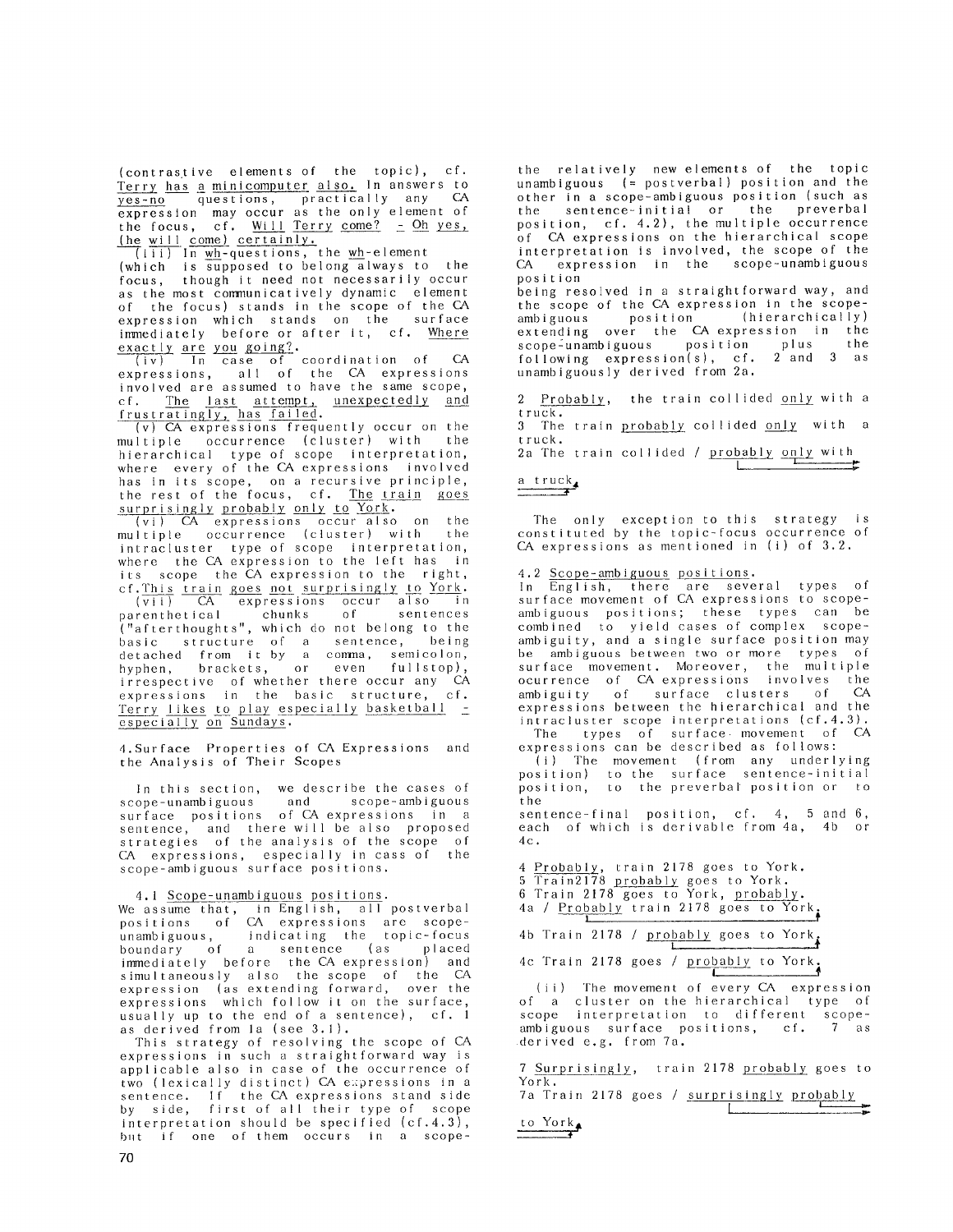The whole cluster of CA expressions on the hierarchical type of scope interpretat (unlike the clusters-on the intraclust type of scope interpretation) essentially cannot be moved as a whole, cf. 8 (as hypothetically derived e.g. from 8a).

# 8 \*Probably only, train 2178 goes to York.  $8a$  Train 2178 goes / probably only to York.

In cases (i) and (ii), but also in cases (iii), (v), (vi) and (vii), as we shall see below, a common strategy of the analysis of the CA expressions involved should be used, which is based on the determining of the elements of the topic of the sentence by means of certain crieria. The rest of the elements of the sentence should be considered as belonging to the focus,i.e, as standing in the scope of the (rightmost) CA expression of the sentence. This strategy is<br>based on the following principle: if the based on the following principle: if<br>words or phrases under examina or phrases under examination (typicaly, the verbor a complementatio consisting of a simple (noun} phrase) are contextually bound, i.e. if they refer to an entity which has been relevantly mentione in the previous co-text, or if they are connected by associative links to previousl mentioned entities, or if they exhibi general lexical meaning, or if they are permanently activated in the memory of the speaker and the hearer(s), they probably belong to the topic of the sentence, from which it follows that they stand outside the scope of the CA expression in question. Otherwise they belong to the focus and stand in the scope of the CA expression in question. Let us refer to this strategy as the contextual strategy {for a more exact formulation of such a strategy, cf. Hajicova, Sgall and Vrbova 1984).

(iii) If a CA expression has in its scope the focus of an embedded clause, it may be moved within the embedded clause, or it may be "raised" to the beginning of the complex sentence, cf. 9 as derived from 9a.

9 Probably, Terry wants to earn money so that he could buy a minicomputer. 9a Terry wants to arn money so that he could buy /  $probability$  a minicomputer.</u>

Also in this case, the scope of the CA expression in question should be resolved by means of the contextual strategy as described above in (ii).

(iv) The whole focus (consisting of a focussing adverbial and an expression standing in its scope) may be moved to the beginning of the sentence, especially if the focussing adverbial extends over the Subjec of the sentence, cf. I0 as derived from 10a.

10 Only Terry will run through a tunnel. 10  $\frac{0.111y}{10a}$  Through a tunnel will-run /  $\frac{0.11y}{1}$  Terry

In this case the scope of the CA expression in question can be resolved by means of taking into-account the lexica type of the CA expression involved (focussing adverbial) and its surface position (sentence-initial position not

detached by a comma from the rest of the sentence) as extending over the immediately following (noun) phrase. Let us refer to this strategy as the lexical-positic strategy (for another variant thereof, cf.  $(v)$  below).

(v) Focussing CA expressions may be moved to the postphrasal position, i. e. after the phrase which stands in their scope. In this case, the CA expression in question may occupy either the sentence-final positio (cf. II as derived from lla}, or, in case the whole focus has been moved to the beginning of the sentence, a sentence-medial position (after the Subject noun phrase).

11 Terry has a dog for his pleasure only. lla Terry has a dog / only for his pleasure. **t** 

In the former case, the scope of the CA expression in question can be resolved again by a variant of the lexical-positional strategy (a focussing adverbial standing in the sentence-final position not detached by a comma from the rest of the sentence has in its scope the immediately preceding (noun) phrase).

In the latter case, the scope of the CA expression in question can be generall resolved by means of the contextua strategy, with one exception: if there ocurs an auxiliary in the sentence, a clue for the resolution of the scope of the CA expression is provided by the fact that in this case the CA expression stands immediately after the Subject noun phrase, i.e. before the auxiliary (in contrast to the scopeambiguous preverbal position of CA expressions), cf. 12 vs. 13.

12 John particularly will like these rituals. 13 John will particularly like these rituals,

(vi) The scope of the CA expressions also and again if they stand alone in the focus  $(cf.$   $(iii)$  of  $3.2)$  should be resolved by means of the contextual strategy, with the exception that there is sought all relative new element of topic of the the sentence, cf. the second-sentence-of-14 as derive from 14a.

14 Terry has a minicomputer. But Henry has a minicomputer also.

14a Henry has a minicomputer / also.

(vii) It should be brought to attention that every of the cases  $(i)$ -(vi) should be considered as multiply ambiguous if a complex (noun) phrase standing in the scope of a CA expression is involved, namely in that the scope of the CA expression may extend over the whole complex (noun) phrase, or over a subconstituent thereof embedded at any depth of the complex phrase, yielding an embedded focus. In this case, the CA expression is obligatorily moved before the whole complex phrase.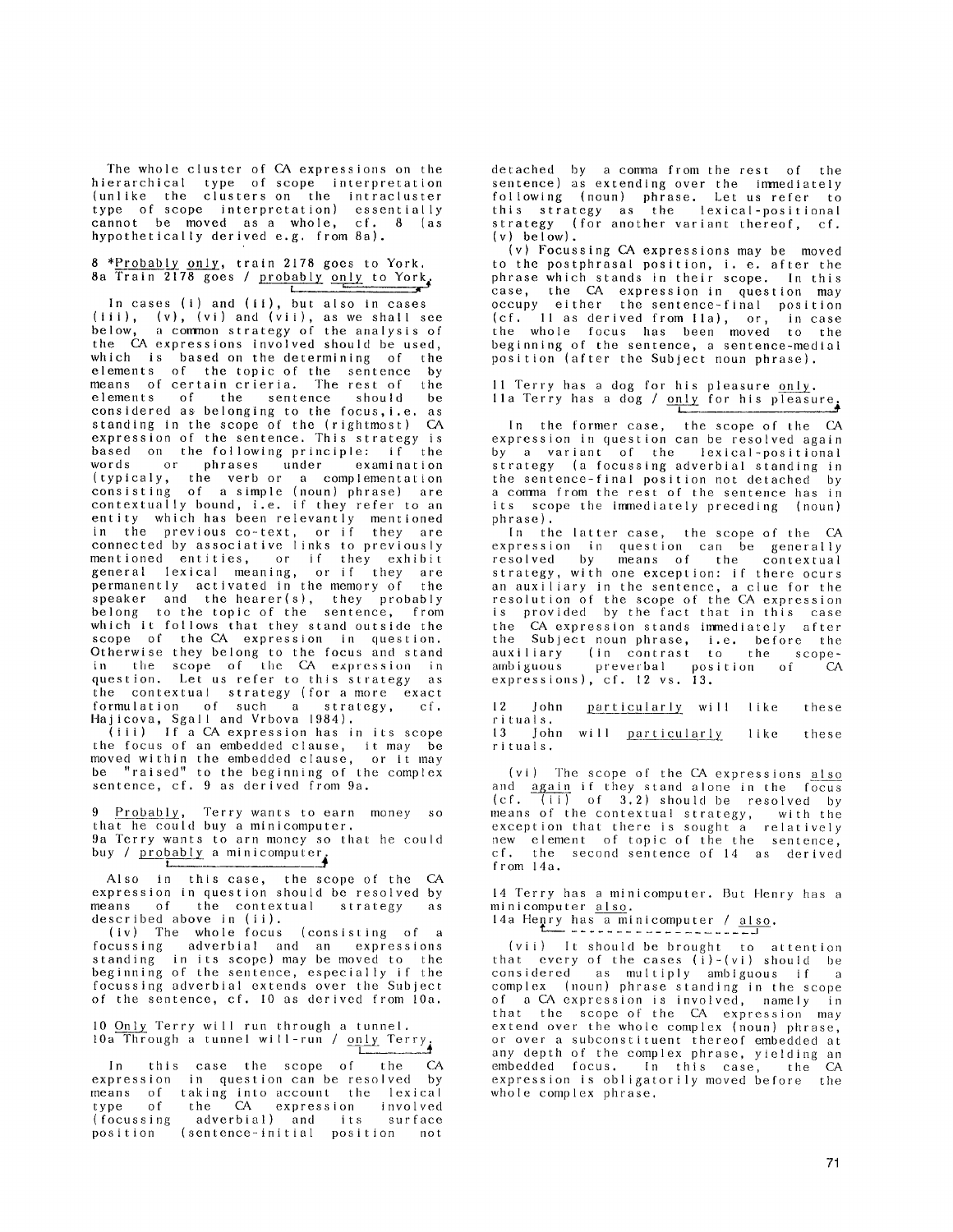4.3 Resolving multiple occurrence.

(i) If there occur in a sentence two occurrences of a single CA expression {such as <u>not, only, especially</u>) as not standin side by side, or if there occurs <u>not</u> as not immediately preceding another CA expression the topic-focus occurrence of CA expressions is involved (cf. (i) of 3.2).

If there occur in a sentence two or more lexically different CA expressions, out of which at least one is moved to a scopeambiguous position (i.e. which is not<br>standing side by sidewith the other CA standing side by side with the other expressions), the multiple occurrence of CA expressions with the hierarchical scope interpretation is involved {cf. 2 and 3 of 4.1 and 7 of 4.2).

This case should be distinguished from the case of the occurrence of a parenthetical chunk of the sentence containing a CA expression in addition to the occurrence of a CA expression in the basic structure of the sentence (cf. {vii) of 3.2).

(ii) In case of the occurrence in the sentence of two or more CA expression standing side by side, the type of their multiple occurrence should be resolve according to the following strategy:

(a) If the leftmost CA expression is a focussing or likelihood CA expressio followed by a sentence adverbial, the multiple occurrence with the intracluster<br>interpretation is involved, cf. not interpretation is involved, surprisingly, at least probably, probably correctly.

(b) Otherwise the multiple occurrence with the hierarchical scope interpretation is involved, cf. surprisingly not (to Brooklyn), probably at least (Terry), not only (computers).

(For lack of space we cannot present here the algorithm of analysis.)

# 6. Lexical Properties of CA Expressions

The class of CA expressions should be considered as open-ended due to the existence of the productive (morphologica and syntactic) means for the formation of new CA expressions (cf. e.g. the adverbial ending -ly or the formation of new CA expressions by syntactic derivation: <u>to my</u> <u>surprise, to the surprise of my brother</u> etc.}, similarly as the classes of expressions of other complementations (Time, Place, Manner) are open-ended, with the exception that the majority of CA expressions can be listed (we have empirically listed over 300 of CA expressions, but the list canot be presented here for lack of space). Thus, Complementation of Attitude should be viewed as one of the finite tools of natural language by means of which it is possible, in a functional description, to economically account for the infite and changing reality of natural language.

The (open-ended) class of CA expressions can be divided into two immediate subclasses {,lamely, sentence adverbials and focussing adverbials), each of which can be further divided into several groups (for example, sentence adverbials can be divided into

style disjuncts, factive and non-factive attitudinal disjuncts, and expressions of likelihood). Sentence adverbials semantically differ from focussing<br>adverbials essentially in the following adverbials essentially in the respects:

{i) Sentence adverbials, unlike focussing adverbials, essentially exhibit full lexical semantics, being salva veritate paraprasab by means of clauses containing lexicall corresponding adjectives or verbs (cf. surprisingly - it is surprising that). Out of focussing adverbials, only not is so paraphrasable (cf. it is not the case that). Such paraphrases should be viewed as scopeambiguous in the same way as CA expressions standing in the surface sentence-initial position.

.<br>(ii) Sentence adverbials (with the exception of non-factive attitudinal of non-factive disjuncts and expressions of likelihood} can be salva veritate omitted from a sentence, while the other CA expressions cannot: their omission would at least partly change the truthconditional character of the sentence, cf. the necessity to use such "hedges" mostly, mainly, not only, at least, paartly, first of all, etc. in answers to questions like Is Pretoria inhabited by black people? <u>- Yes, mostly/not only/first of all.</u>

(iii) The distribution of sentence adverbials is restricted: they esentially cannot occur in <u>yes-no</u> questions and commands, and they cannot occur in every type of embedded (dependent) clauses (e.g. in restrictive relative clauses, in conditonal clauses, etc.).

(iv) On the /multiple occurrence of CA expressions with the hierarchical and intracluster scope interpretations, sentence adverbials and focussing adverbials exhibit reverse scoping relations. For example, with the hierarchical scope interpretation, style disjuncts exhibit wide scope over factive attitudinal disjuncts, which in turn exhibit wide scope over non-factive attitudinal disjuncts, which in turn exhibit wide scope over expressions of likelihood, etc. With focussing adverbials, for example at least exhibits wide scope over almost, etc.

## 7. Conclusion

In the present paer we have described the initial stage of the work on the integration of about three hundred adverbial expressions<br>(such as surprisingly, probably, (such as surprisingly, briefly, only, not, at least, for example etc., specifying, in a broad sense of the word, how the focus, or the new informatic of a sentence, holds) into the analysis and synthesis of sentences within a system of automatic question-answering without a prearranged data base (TIBAQ), connecte with the Functional Generative Description of language.

In particular, we have argued that expressions inquesion occupy, in the primary case, the focus-initial position and that their scope extends over the rest of the focus, or the new information, of a sentence, their behaviour being economically accountable for in terms of a common type of